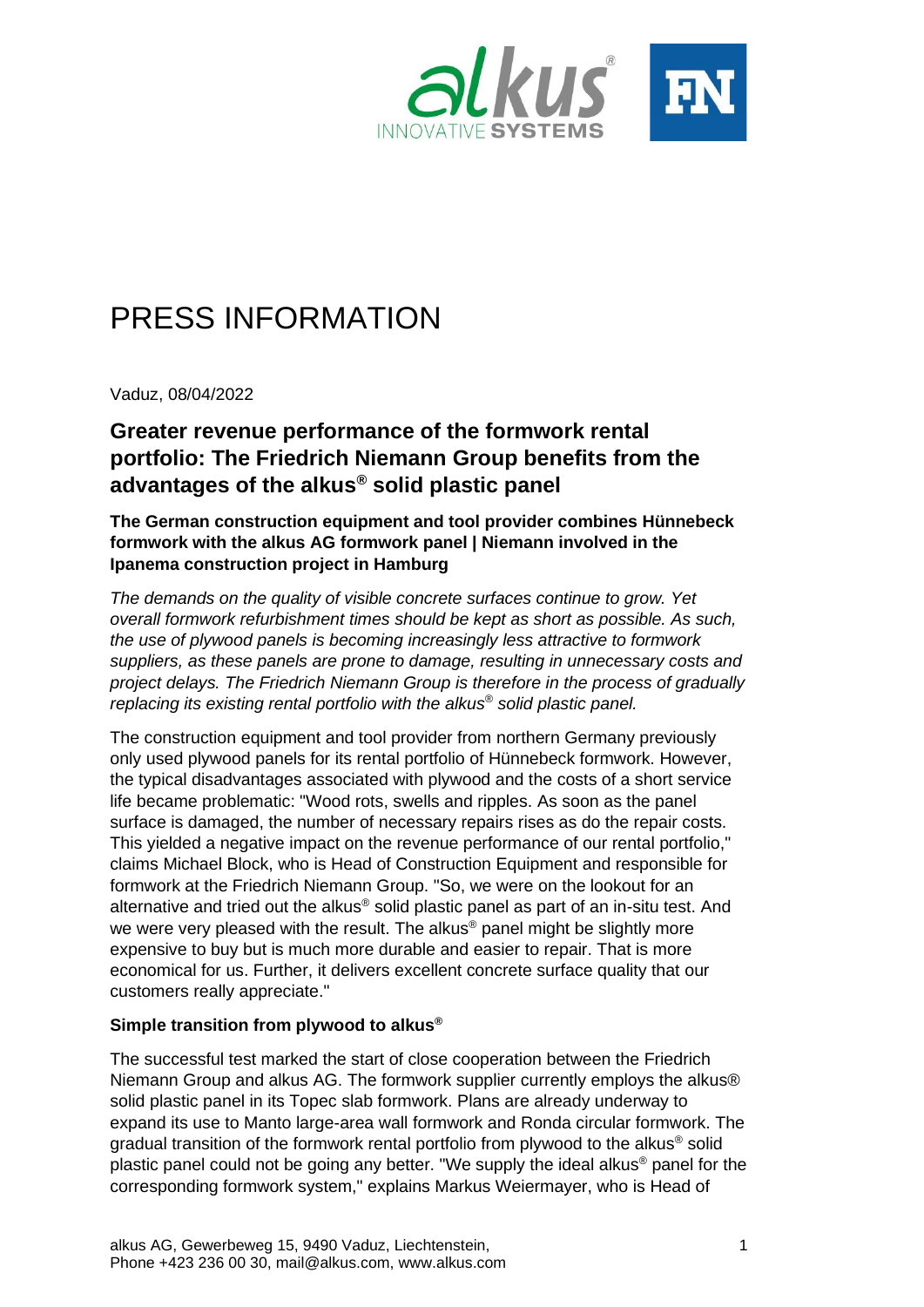

Direct Sales and Head of Business Development at alkus AG and the direct contact for the Friedrich Niemann Group. "In this case, the customer is a Hünnebeck dealer and received the correspondingly assembled panels from us. We also provided Niemann with on-site support as part of our service offering and ensured staff received relevant training on how to install, repair and clean the alkus® solid plastic panel."

# **The Friedrich Niemann Group involved in the Ipanema construction project in Hamburg**

The Friedrich Niemann Group is currently involved in the development of the major Ipanema construction project: In Hamburg's City Nord, a new residential quarter, featuring commercial office spaces and retail outlets, has been under construction since 2020 following the demolition of a 1970s building. The project comprises a total area of roughly 76,000 m², and the first residents and commercial tenants are expected to move in next year. The construction project is being delivered by Richard Ditting GmbH & Co. KG, who is using both its own formwork and Hünnebeck rental formwork from the Friedrich Niemann Group, including the Topmax floor table, Topec slab formwork, Topflex H20 timber beam system formwork and Manto large-area wall formwork. "As a long-standing local partner, we are delighted to support Ditting in the development of this awesome project. The new quarter will be a real architectural feature in Hamburg-Winterhude," says Michael Block.

#### **About alkus AG**

alkus AG, based in Vaduz (Liechtenstein), markets the alkus® solid plastic panel together with specially adapted accessories and offers its customers technical support. The alkus® solid plastic panel is principally used as a formwork panel in the construction industry where it has proven successful due to its economic and practical advantages over plywood panels. It fits into every frame and can, due to its stability and flexibility, also be used for tunnel construction and special formwork systems as well as the construction of precast concrete units.

#### **www.alkus.com**

#### **About the Friedrich Niemann Group**

The FN Friedrich Niemann Group is the largest construction equipment and tool provider in northern Germany. For 100 years, the family-run business has been supplying everything needed to complete professional construction projects and to offer individual logistics services. A highly skilled team sells and rents out machines and tools to the construction trade, industry and tradespeople – from the smallest specialist tools, woodworking machines and formwork to the largest cranes. Moreover, the Friedrich Niemann Group delivers individual solutions for factory equipment, such as rack systems and containers.

[www.f-niemann.de](http://www.f-niemann.de/)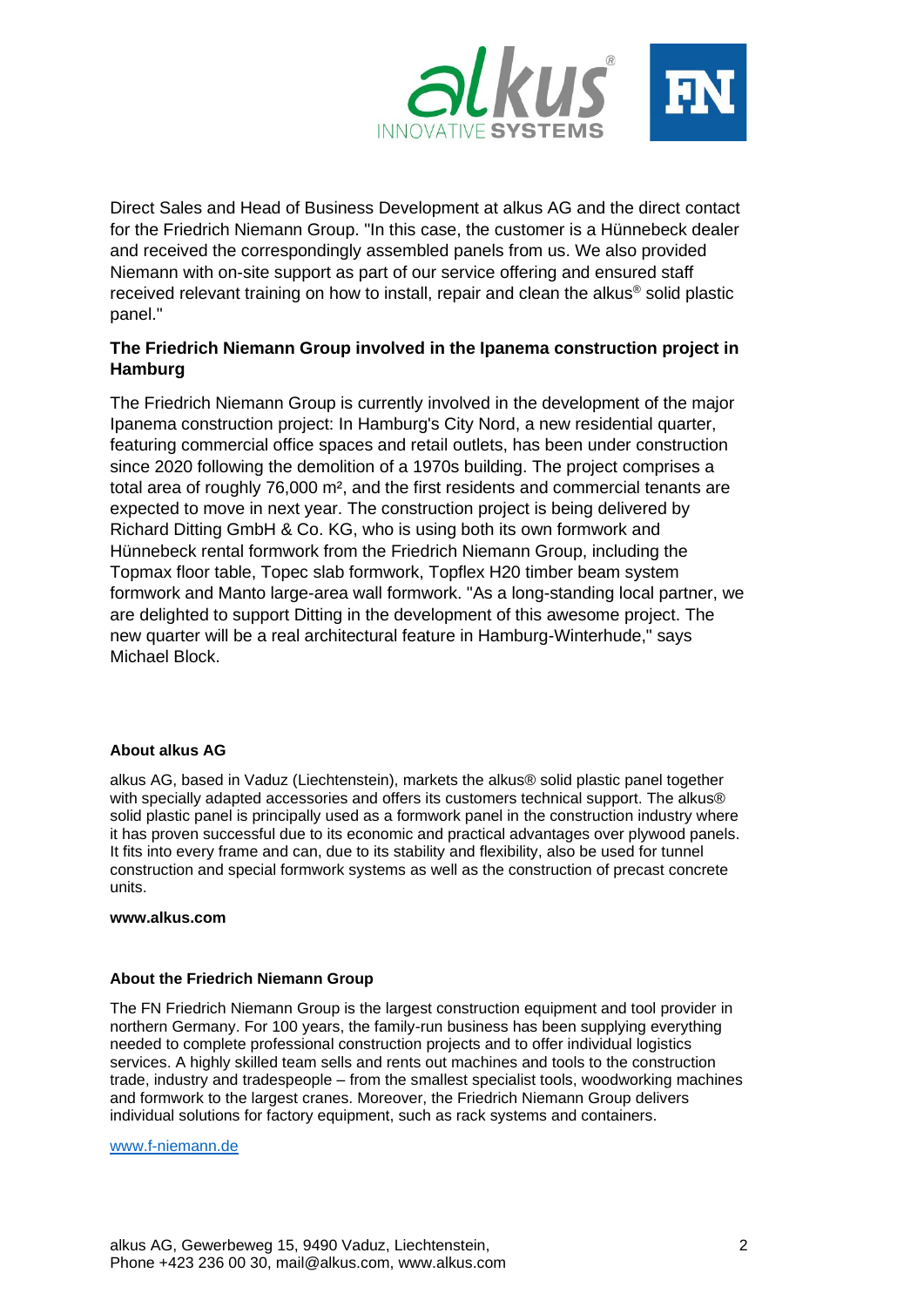

## **Image material, image credits and image description**



The Friedrich Niemann Group is gradually replacing its existing rental portfolio with the alkus® solid plastic panel. | © alkus AG



The Friedrich Niemann Group is currently involved in the development of the major Ipanema construction project. | © Friedrich Niemann GmbH & Co. KG